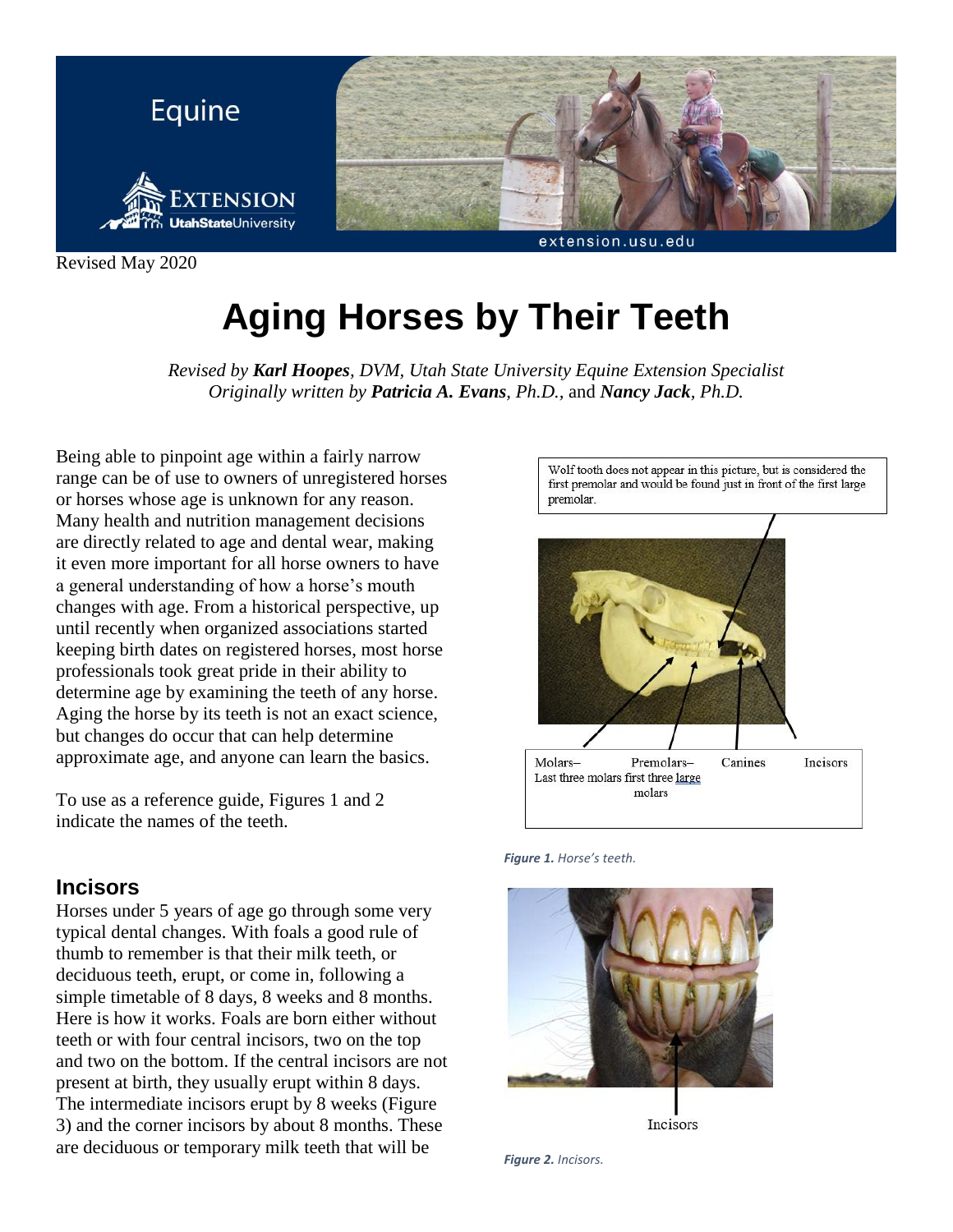

*Figure 3. A weanling with central and intermediate deciduous teeth in, but corners incisors have not erupted yet. This means it is between 8 weeks and 8 months of age.*

shed as the young horse ages. The deciduous teeth can be distinguished from permanent teeth because they are wider than they are tall and they have shallow roots. Twelve premolars will also erupt within 2 weeks of age, three on each side of the top and bottom jaws. However, premolars are typically not used in aging horses as they are more difficult to view.

Other dental changes occur in yearly increments and the young horse's mouth changes like a child's does as they shed their deciduous teeth. This systematic shedding of deciduous teeth is what we use to "age" horses until they have all of their permanent teeth at 5 years of age.

## **Pattern of Deciduous Tooth Shedding**

At 2 ½ years the horse's deciduous central incisors are pushed out of the way as the permanent centrals erupt from below (Figures 4 and 5). At 3 years the upper central and lower central incisors have grown out enough to meet, and therefore, begin to grind against one another. This is referred to as being "in wear." These wear patterns will be used later in the horse's life to help determine age. At 3 ½ years the intermediate incisors will be shed, and at 4 years of age they will be in wear. At  $4\frac{1}{2}$  years the corner incisors will be shed, and 6 months later, they will be in wear. See Table 1 for list of dental changes.

## **Table 1.**

*Average Ages of Tooth Eruption in Horses*

|                  | <b>Tooth</b>                                | <b>Eruption</b>                                |
|------------------|---------------------------------------------|------------------------------------------------|
| <b>Deciduous</b> | $1st$ incisor<br>(or centrals)              | birth or first week                            |
|                  | $2nd$ incisor<br>(or intermediate)          | 4 to 6 weeks                                   |
|                  | $3rd$ incisor<br>(or corners)               | 6 to 9 months                                  |
|                  | 1 <sup>st</sup> premolar                    | birth or first 2<br>weeks for all<br>premolars |
|                  | 2 <sup>nd</sup> premolar                    |                                                |
|                  | 3 <sup>rd</sup> premolar                    |                                                |
|                  |                                             |                                                |
| <b>Permanent</b> | $1st$ incisor<br>(or centrals)              | $2\frac{1}{2}$ years                           |
|                  | $2nd$ incisor<br>(or intermediate)          | $3\frac{1}{2}$ years                           |
|                  | $3rd$ incisor<br>(or corners)               | $4\frac{1}{2}$ years                           |
|                  | Canine (or bridle)                          | 4-5 years                                      |
|                  | 1 <sup>st</sup> premolar<br>(or wolf tooth) | 5-6 months                                     |
|                  | $2nd$ premolar                              | $2\frac{1}{2}$ years                           |
|                  | 3 <sup>rd</sup> premolar                    | 3 years                                        |
|                  | 4 <sup>th</sup> premolar                    | 4 years                                        |
|                  | 1 <sup>st</sup> molar                       | 9-12 months                                    |
|                  | 2 <sup>nd</sup> molar                       | 2 years                                        |
|                  | $3rd$ molar                                 | $3\frac{1}{2}$ -4 years                        |

*Credit:* Table from *Horses* by J. Warren Evans

Male horses have four canine teeth (tushes) located between their corner incisor and the molars. Mares will occasionally have canine teeth, but usually these are not as developed and all four may not be present. These teeth appear during the horse's 4 year-old year. They should not be confused with wolf teeth which are very shallowly rooted and found adjacent to the first premolar.

Wolf teeth are commonly extracted as they may interfere with the bit. Canine teeth are not extracted under normal circumstances. (Refer to Utah State University Extension's Equine Dental Care fact sheet for more information on dental care.) Horses are considered to have a "full mouth" at 5 years old, which means that all permanent teeth have erupted and are in wear.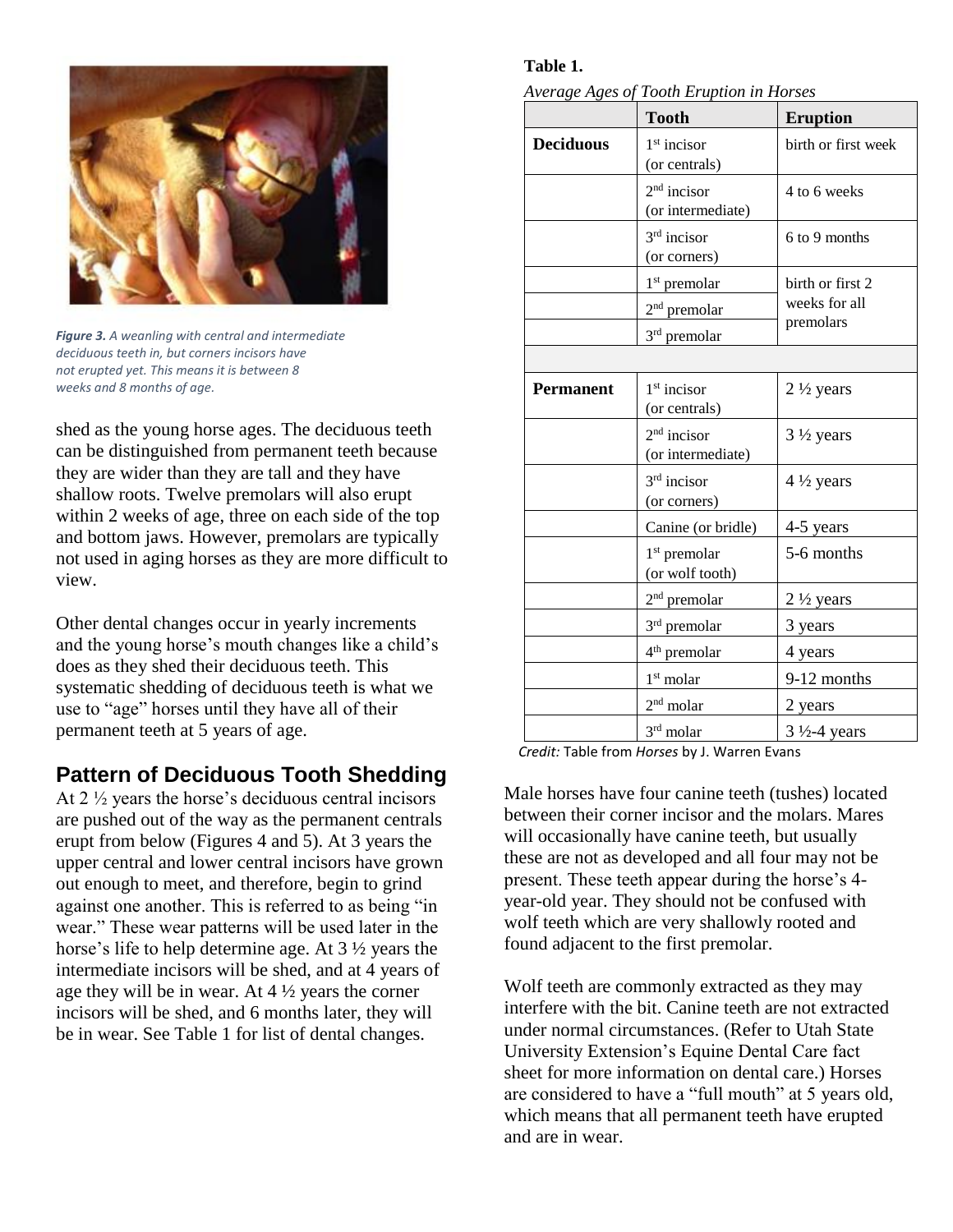

*Figure 4. A horse at 2 ½ years old. Top central incisors are permanent but not in wear but bottom centrals are still deciduous.*



*Figure 5. A horse at 3 ½ years of age. Centrals are permanent, and intermediates are ready to fall out.*

## **Other Factors to Determine Age**

Once all permanent teeth are present, other indicators assist with determining age.

## Grinding Surfaces

On the grinding surface of the incisors, a cup is seen as an indented area with a dark center in the middle of each tooth. The cups disappear from the bottom central incisors at 6 years of age, the intermediates at 7 years and the corners at 8 years. The top incisors lose the cups from central to corners at 9, 10, and 11 years of age, respectively. The term "smooth mouthed horse" applies to a horse 12 years of age or older when all cups are gone, and the grinding surface is smooth (Figures 6a and 6b).

Next to appear on the grinding surface of the incisors is a dental star or yellowish-colored spot. It appears more toward the front of the teeth (closer to the lips) than the cups (Figure 6a). At first this star is rectangular in appearance, but as the horse ages it becomes more rounded and moves to the center of the tooth. The dental star will appear in the central incisors at 8 years of age, intermediates at 9 years, and corners at 10 years.



*Figure 6a. Dental star and cup.*



*Figure 6b. Cups seen in a young horse of 6 years of age as all cups are present.*

The shape of the grinding surface, amount of tooth seen below the gum line, and angle of the teeth change with age. A horse under 9 years of age will have a rectangular grinding surface, a horse from 9 years to mid-teens will have a more rounded grinding surface, while a horse in its later teens or older will have a triangular surface (Figures 7a and b).

*Figure 7a. Young horse's mouth with cups and rectangular table or grinding surface.*

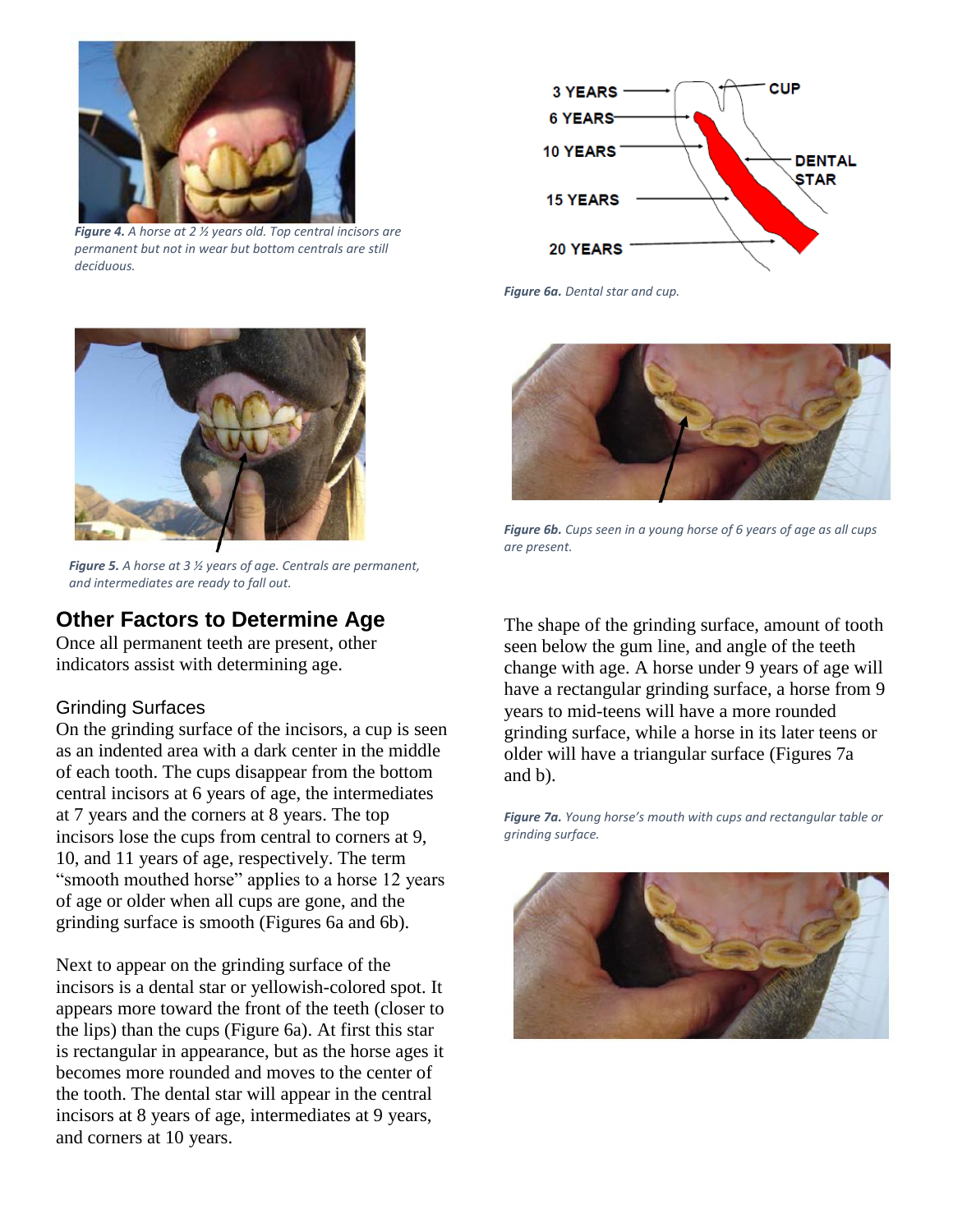

*Figure 7b. Old horse's mouth with dental stars and triangular table.*

The younger horse will show a shorter tooth visible below the gum line, while a term used for the older horse is "long in the tooth" due to more visible tooth. When viewed from the side with lips parted, the young horse will exhibit a more vertical alignment to the incisors, while an older horse will have more of an angle with a more protruded appearance (Figures 8a and 8b).



*Figure 8a.Young horse with a more vertical profile and less length of tooth visible.*



*Figure 8b. Older horse with a more angled profile and more length of tooth visible.* 

### Galvayne's Groove

A more subtle indicator that can assist with aging the horse over 10 years of age is the Galvayne's Groove (Figure 9). This is a groove that appears near the gum line of the corner incisor. It begins at the center of the outer surface of the tooth in a 10 year-old. At 15 years the groove extends halfway down the tooth; at 20 years it extends the entire length of tooth; at 25 years the upper half of the groove is gone so a groove appears only in the bottom half; and at 30 years the groove is completely gone.



*Figure 9. Galvayne's groove.*

#### Hook

Another subtle indicator on the same corner tooth is the 7- and 11-year hook. As the mouth changes shape the rear of the top and bottom corner incisors may not meet, allowing for a hook to form on the top incisor (Figure 10). The first time this hook appears is during the 7-year-old year and it will disappear at 9 years of age. It will reappear at 11 years of age and may remain through the mid-teens.



*Figure 10. This mare has hook at 11 years old due to a lack of opposing surface at the back edge of the top molar.*